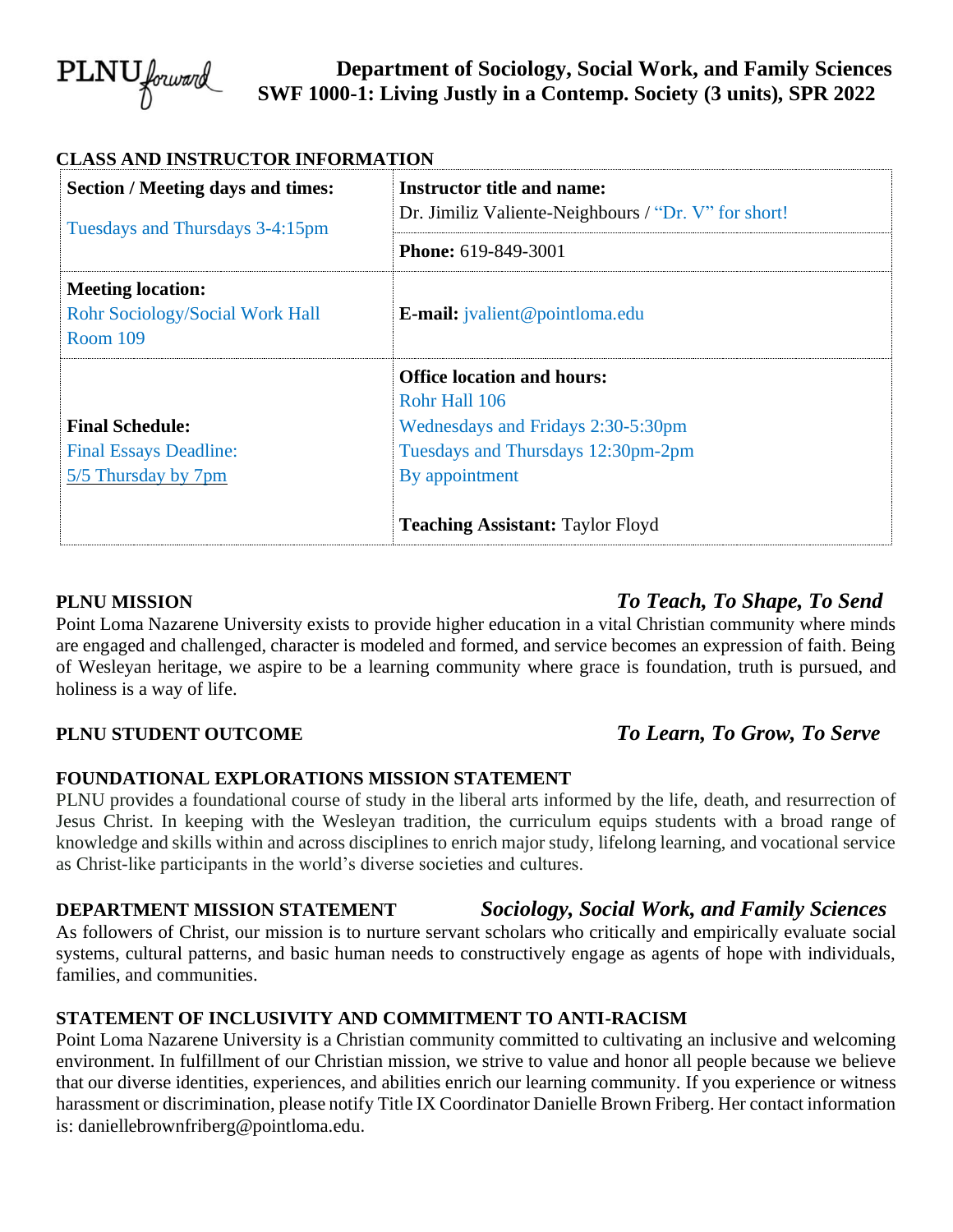## **WELCOME AND COURSE DESCRIPTION**

Welcome to SWF 1000! *Living Justly in a Contemporary Society* is aimed at helping students understand and engage human society and the social world, while providing vocational direction for those interested in cultivating a more just and caring society. The course will seek to introduce basic sociological theories used to frame social life; present methodological tools used to view, assess, and understand how social processes influence individuals, families, and society; and provide examples of the practical vocational application of the theories and methods used to live more justly in our contemporary society.

Over the semester, this course will explore ways of "thinking sociologically" and acting justly. We will consider how things like gender, age, race, socioeconomic standing, etc. shape the opportunities people have and influence the decisions they make. Major ideas, concepts, and methods in the study of society including socialization, culture, social stratification, social control, and social change will be examined. I look forward to the personal and vocational backgrounds you will bring to class, which will enrich your individual as well as our collective experience and learning. Our diversity and interdisciplinarity will be strengths in this class!

**REQUIRED TEXT.** *Introduction to Sociology, 2nd Edition* (2015) through OpenStax. This is a FREE online text. You have a choice of downloading the free PDF from the link below, purchasing the iBook, or purchasing the hardback copy from the PLNU Bookstore or online retailers.

<http://openstaxcollege.org/textbooks/introduction-to-sociology>

ISBN-10: 1938168410/ISBN-13: 978-1938168413

There will also be select articles and/or chapters, available as PDFs in Canvas, to help further illustrate and illuminate course concepts. You do not need to print the articles to bring to class, but do bring your reading notes. It is important that students complete these readings before class meetings! Our class is structured in a way that while I will provide a brief lecture to review or give an overview of our readings, we will mostly have discussions or group work. In some cases, we will view films and/or have guest lectures. In all cases, the key is to be prepared and be active in our learning process.



**COURSE LEARNING OUTCOMES.** Teaching is a passion of mine, and I am excited to share this semester with you. Upon completion of this course, my prayer is that students will be able to<sup>1,2</sup>:

- Identify and critique various social structures, particularly those resulting in inequality and injustice.
- Evaluate and apply social science data to inform decisions in everyday life.
- Describe and exemplify the relationship between our Christian faith and human actions.
- Apply service-minded sociological concepts to specific need areas in our communities.
- Demonstrate an understanding of the complex issues faced by diverse groups in global contexts and across cultures.
- Create/produce an academic plan aimed at exploring vocational options contributing to a just and more caring society.
- Demonstrate ethical and professional behavior.
- Engage diversity and difference in practice.
- Advance human rights and social, economic, and environmental justice.
- Engage in practice-informed research and research-informed practice.
- Engage in policy practice, as well as with individuals, families, groups, organizations, and communities.
- Assess, intervene with, and evaluate practice with individuals, families, groups, organizations, and communities.
- Serve as an expression of faith.

<sup>&</sup>lt;sup>1</sup> Respectively, EP 2.1.4 (1) and GELO 1d, EP 21.6 (2), EP 2.1.1 (1, 2), EP 2.1.7 (2), and EP 2.1.4 (1) and GELO 2c. This course helps to assess the General Education Learning Outcomes 1d and 2c. <sup>2</sup> Points 6 thru 12 are the CSWE Competencies.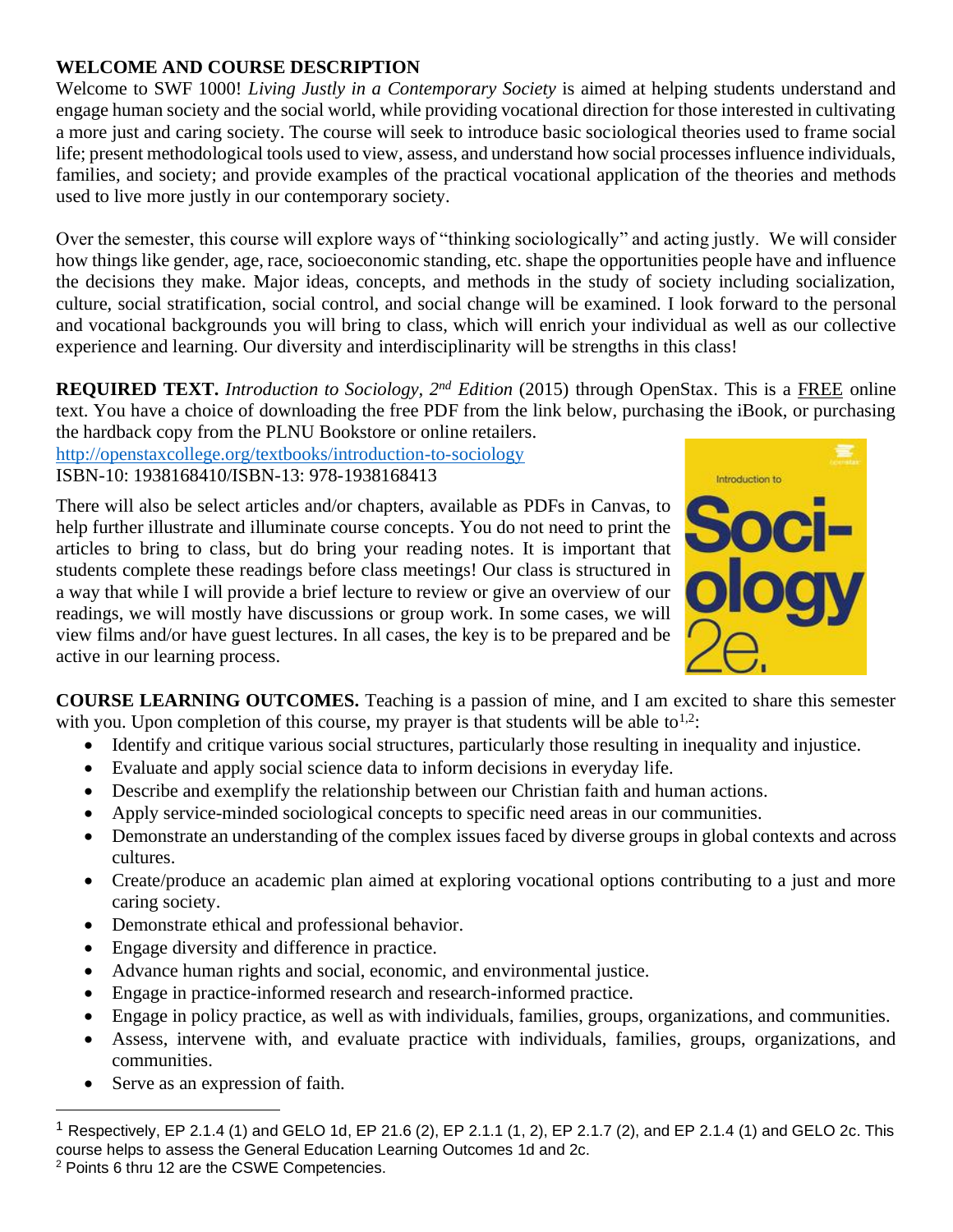**PLNU CREDIT HOUR POLICY.** In the interest of providing sufficient time to accomplish the stated Course Learning Outcomes, this class meets the PLNU credit hour policy for a 3-unit class delivered over 15 weeks. Specific details about how the class meets the credit hour requirement can be provided upon request. (Based on 37.5 hours of student engagement per credit hour.) I hope that your learning continues beyond this class, so on top of the course learning outcomes listed above, please let me know of other spiritual, service-oriented, or career-oriented goals you may have that you hope to work toward, and we can have a conversation about how you hope this class can be helpful for you.

## **COURSE REQUIREMENTS**

**1. Attendance.** This is worth **5%**. Your regular and punctual attendance at all classes is essential for our community-building, shared spiritual journey, and optimum academic achievement! Regular and punctual attendance at all class sessions is considered essential to optimum academic achievement. Being late, leaving early, or missing 10 minutes of class or more counts as an absence. Being asked to put away your electronics after class has started counts as an absence. You are welcome to TWO WELLNESS DAYS, which I recommend reserving for when you are feeling ill or need a mental health break. These two days will not be penalized. Your third absence will be penalized—your attendance percentage will be reduced to 2.5%. Your fourth absence will result in 0% for attendance. Please read the "PLNU Attendance and Participation Policy" below for more details.

**2. Contributions to Discussion, and Assignments.** These altogether are worth **25%** of your total grade. Your attendance is required in the class because of the nature of our class meetings, which will consist of both lectures and group discussions/activities. Lack of attendance and participation will be deducted from this total percentage.

**2. Quizzes.** There will be three quizzes. These altogether are worth **45%** of your total grade. Each quiz will be a combination of multiple choice, true-false, and short answer questions in Canvas based on the readings, videos, and lectures. It will also require you to demonstrate understanding of course materials through application questions. You will be permitted to use hard copies of your course notes, but not your textbook. The exam will be done through Honorlock, and you will be required to show your notes.

**3. Final essays.** These together are worth **25%** of your total grade. The final essays will be an opportunity for you to demonstrate and apply what you have learned in the class, as well as integrate our class materials with your career plans, including what the guest speakers have shared with us. The prompts and rubric will be provided no later than Week 14. The due date will be during Finals Week, no later than 12/16 Thursday at 7pm.

| <b>ASSIGNMENT VALUES</b>                       |     |
|------------------------------------------------|-----|
| Assignments, Contribution to Discussions, etc. | 25% |
| Attendance                                     | 5%  |
| Quiz 1                                         | 10% |
| Quiz 2                                         | 15% |
| Quiz 3                                         | 20% |
| <b>Final Essays</b>                            | 25% |

| <b>GRADING SCALE</b>                                     |                   |  |
|----------------------------------------------------------|-------------------|--|
| $A = 93 - 100$                                           | $C = 73-76$       |  |
| $A = 90-92$                                              | $C = 70-72$       |  |
| $B+=87-89$                                               | $D+ = 67-69$      |  |
| $B = 83 - 86$                                            | $D = 63-66$       |  |
| $B = 80-82$                                              | $D = 60-62$       |  |
| $C_{\pm} = 77 - 79$                                      | $F = 59$ and less |  |
| *There is no "rounding up" – emails requesting this will |                   |  |
| not be answered.                                         |                   |  |

**LATE ASSIGNMENT POLICY.** Be mindful of deadlines! All assignments are to be submitted when they are due. There will be no opportunities to make up missed in-class assignments or classwork, unless students have medical emergencies or are considered "excused" by the administration. Those with medical emergencies will need to discuss with me their revised deadlines. I also understand that sometimes students have to reprioritize due to things beyond their control. If this happens to you, inform me immediately.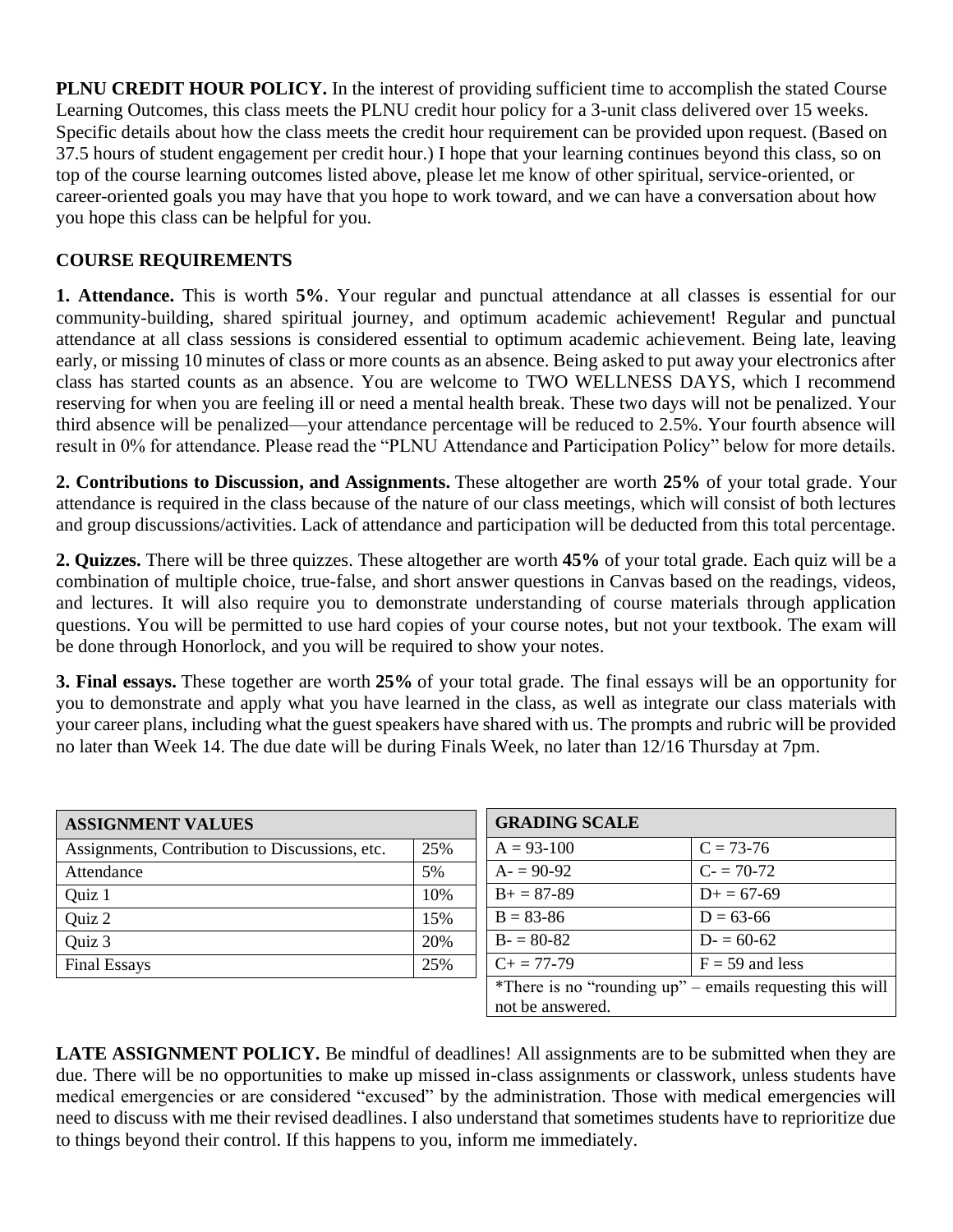### **LATE ASSIGNMENT DEDUCTIONS.**

| W/in 24 hours -10% of total grade earned | 4-5 days late -50% of total grade earned     |
|------------------------------------------|----------------------------------------------|
| 2-3 days late -20% of total grade earned | $\vert > 5$ days late Not Accepted, 0 points |

**PLNU ATTENDANCE AND PARTICIPATION POLICY.** If the student is absent for more than 10 percent of class sessions, the faculty member will issue a written warning of de-enrollment. If the absences exceed 20 percent, the student may be de-enrolled without notice until the university drop date or, after that date, receive the appropriate grade for their work and participation.

- 10 minutes. Being late, leaving early, or missing 10 minutes of class or more counts as an absence. You are responsible for being in class the entire time. Do not schedule appointments, work, or advising meetings during our class. If faculty/advisers ask to meet with you during our class, please let them know about my policy and to plan accordingly. An email from the adviser/faculty will not excuse this absence.
- **Electronics/Phones.** Being asked to put away your electronics after class has started counts as an absence.
- **Two Wellness Days.** I recommend saving these two days for when you are not feeling well or need more rest. You are also still responsible for turning in the homework and assignment by the deadline. Quiz/Exam dates are not open to Wellness Days. Also, PLNU policy: Absences with doctors' notes are not considered excused absences. Professors are not to ask students for HIPPA information (medical documentation).
- **Excused Absences.** Excused absences are only those approved by the Provost for specific students participating in certain university-sanctioned activities. I get emails directly from the university with students' names on them.
- **In-Person Learning.** With the exception of university-mandated virtual learning or if a student has been approved by the university due to health concerns (I will get an email), students who ask to be on Zoom for a class session will still be considered absent.

**STATE AUTHORIZATION.** State authorization is a formal determination by a state that Point Loma Nazarene University is approved to conduct activities regulated by that state. In certain states outside California, Point Loma Nazarene University is not authorized to enroll online (distance education) students. If a student moves to another state after admission to the program and/or enrollment in an online course, continuation within the program and/or course will depend on whether Point Loma Nazarene University is authorized to offer distance education courses in that state. It is the student's responsibility to notify the institution of any change in his or her physical location. Refer to the map on [State Authorization](https://www.pointloma.edu/offices/office-institutional-effectiveness-research/disclosures) to view which states allow online (distance education) outside of California.

**PLNU COPYRIGHT POLICY.** Point Loma Nazarene University, as a non-profit educational institution, is entitled by law to use materials protected by the US Copyright Act for classroom education. Any use of those materials outside the class may violate the law.

**PLNU ACADEMIC HONESTY POLICY.** Academic dishonesty is the act of presenting information, ideas, and/or concepts as one's own when in reality they are the results of another person's creativity and effort. Per PLNU policy, faculty can assign a failing grade for that assignment/examination or for the course. Please do not risk it! Students should demonstrate academic honesty by doing original work and by giving appropriate credit to the ideas of others. Academic dishonesty is the act of presenting information, ideas, and/or concepts as one's own when in reality they are the results of another person's creativity and effort. A faculty member who believes a situation involving academic dishonesty has been detected may assign a failing grade for that assignment or examination, or, depending on the seriousness of the offense, for the course. Faculty should follow and students may appeal using the procedure in the university Catalog. See [Academic Policies](https://catalog.pointloma.edu/content.php?catoid=52&navoid=2919#Academic_Honesty) for definitions of kinds of academic dishonesty and for further policy information.

**ACADEMIC ACCOMMODATIONS.** PLNU is committed to providing equal opportunity for participation in all its programs, services, and activities. Students with disabilities may request course-related accommodations by contacting the Educational Access Center via [EAC@pointloma.edu](mailto:EAC@pointloma.edu) or 619-849-2486. Once a student's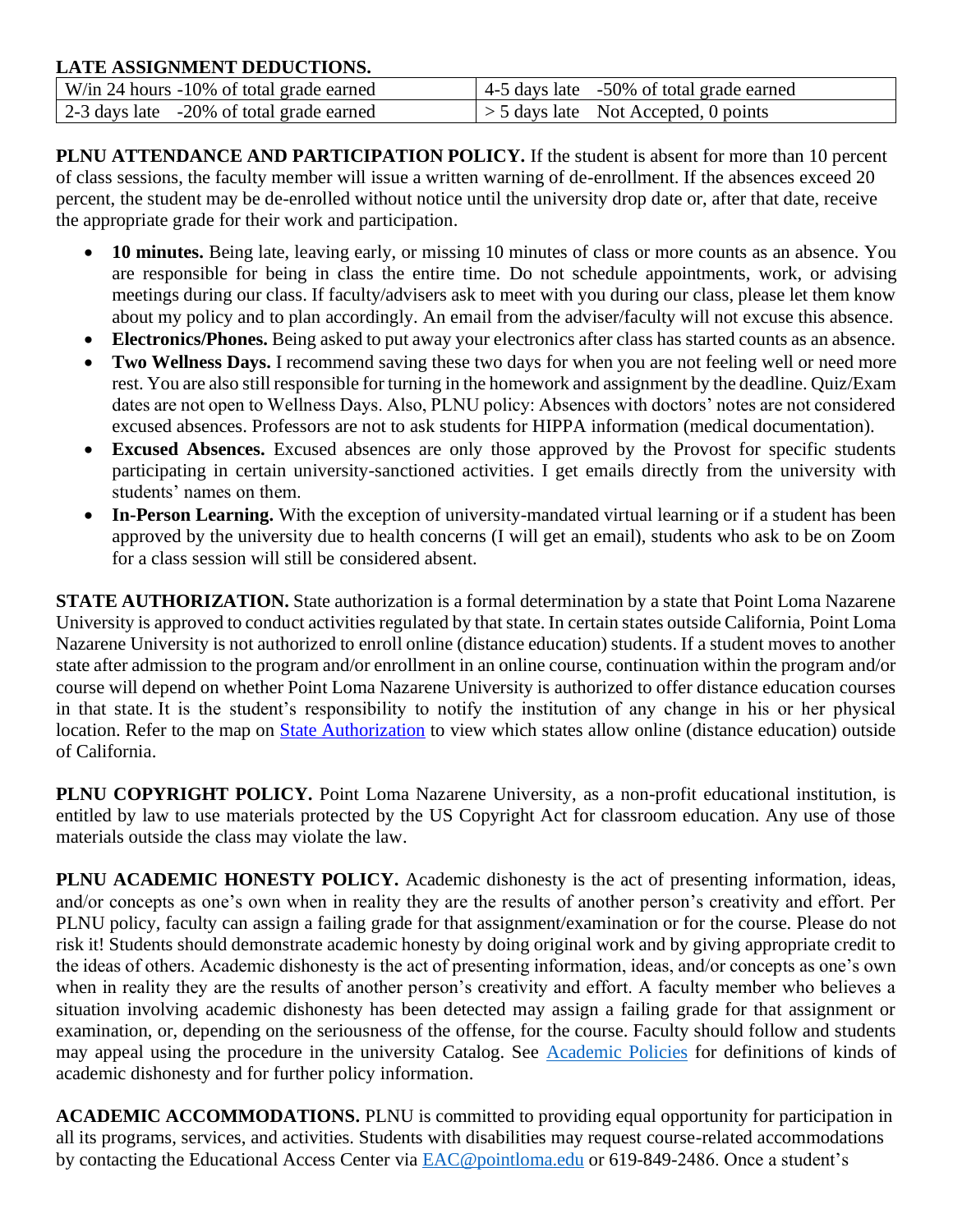eligibility for an accommodation has been determined, the EAC will issue an academic accommodation plan ("AP") to all faculty who teach courses in which the student is enrolled each semester. PLNU highly recommends that students speak with their professors during the first two weeks of each semester/term about the implementation of their AP in that particular course and/or if they do not wish to utilize some or all of the elements of their AP in that course. Students who need accommodations for a disability should contact the EAC as early as possible (i.e., ideally before the beginning of the semester) to assure appropriate accommodations can be provided. It is the student's responsibility to make the first contact with the EAC.

**SPIRITUAL CARE.** Please be aware PLNU strives to be a place where you grow as whole persons. To this end, we provide resources for our students to encounter God and grow in their Christian faith. If students have questions, a desire to meet with the chaplain or have prayer requests you can contact the Office of the Spiritual Development.

**FINAL EXAMINATION POLICY.** Successful completion of this class requires observing the deadline, which is set for May 5, Thursday 4:30-7pm (papers turned in by 7pm). There is no alternate scheduling permitted.

**TECHNOLOGY USE DURING CLASS.** There are no laptops allowed for note-taking during class. Please come to class with a notebook and a pen/pencil. You may use an iPad, but note that ONLY HARD COPIES of notes are allowed during quizzes/exams in Canvas with Honorlock. My policy before virtual learning due to COVID has always been notebooks-only. When I allowed it in Fall 2021, the general outcome has been disengagement, distractedness, and lower exam scores. Other faculty feel similarly and below are reasons why.

# **Why do my fellow faculty and I feel so strongly about putting away electronics in class?**

- o Avoid zombie note-taking. Zombie note-taking does not equal learning. Instead of copying everything, synthesize what you are learning. Highlight what stands out to you.<sup>2</sup>
- o Avoid distracted note-taking. When you are on your laptop or phones, it is hard not to check other things. Notifications interrupt your learning process and sense-making.<sup>3</sup>
- $\circ$  Avoid distracting your peers.<sup>4</sup> When your peers see your online activity, it interrupts learning.
- o Avoid time wasted in class. Listening intently in class equates to less studying-cramming time before exams or paper deadlines.<sup>5</sup>

**EXTRA CREDIT.** There will be NO extra credit opportunity during the semester, unless otherwise announced. Please do not rely on them or ask for them.

# **COVENANT AND COMMUNITY GUIDELINES.**

Consider this syllabus not as a contract but as a *covenant* among all of us. Let us build an environment that helps us all feel loved, welcomed, and challenged-supported, a balance of understanding where we are coming from as well as extending our growth zones—hard but necessary. Toward this end, let's keep in mind the following: RESPECT. What does this look like? How do we embody it?

- **Use inclusive language.** Our words have power, so let us be considerate of what we say and write and how they may impact others. Speak up/out as needed with courage, grace, and humility.
- **Give your full attention to the faculty and to your peers.** Some theologians describe prayer as attention. As we seek to become our best selves to serve God's world, let us consider how we act and interact. Put

<https://www.chronicle.com/blogs/linguafranca/2014/08/25/why-im-asking-you-not-to-use-laptops/>

<sup>2</sup> [http://journals.sagepub.com/doi/abs/10.1177/0956797614524581;](http://journals.sagepub.com/doi/abs/10.1177/0956797614524581)

<sup>&</sup>lt;sup>3</sup>[http://www.slate.com/articles/health\\_and\\_science/science/2013/05/multitasking\\_while\\_studying\\_divided\\_atten](http://www.slate.com/articles/health_and_science/science/2013/05/multitasking_while_studying_divided_attention_and_technological_gadgets.html) tion and technological gadgets.html

<sup>4</sup> <https://www.sciencedirect.com/science/article/pii/S0360131512002254>

<sup>5</sup> [https://www.insidehighered.com/news/2018/07/27/class-cellphone-and-laptop-use-lowers-exam-scores-new](https://www.insidehighered.com/news/2018/07/27/class-cellphone-and-laptop-use-lowers-exam-scores-new-study-shows)[study-shows](https://www.insidehighered.com/news/2018/07/27/class-cellphone-and-laptop-use-lowers-exam-scores-new-study-shows)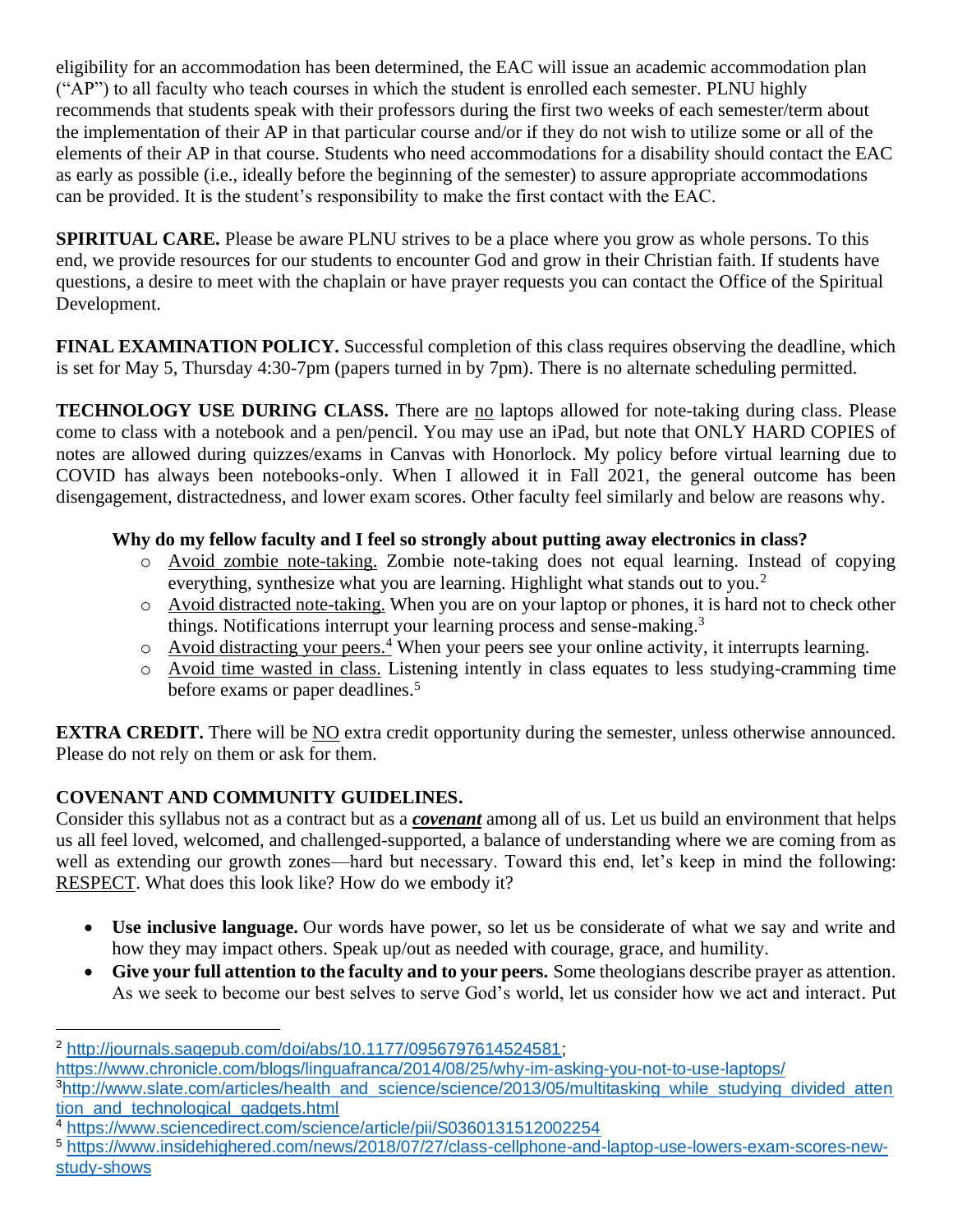away your phones, other electronic devices, and anything that takes attention away from the task at hand, while class is in session.

- **Come to class on time, participate actively, and do not pack your materials before dismissal.** Please plan ahead in terms of looking for parking spaces or printing materials before coming to class. We will take the entire class time, so schedule other activities around our class time.
- **Be honest with your work.** Do original work and give appropriate credit to the ideas of others. This includes proper citation formats on papers/projects.
- **Say "I'm sorry for my mistake. Please teach me."** God created us to be interdependent beings—we cannot live alone and we grow to be "more perfect in God" when we learn from each other. Let us acknowledge when we hurt each other—even without the intent to—and be humble.

If you have any questions or concerns or just want to chat, please feel free to contact me by e-mail or make an appointment with me to talk during office hours. I look forward to building this learning community with you.